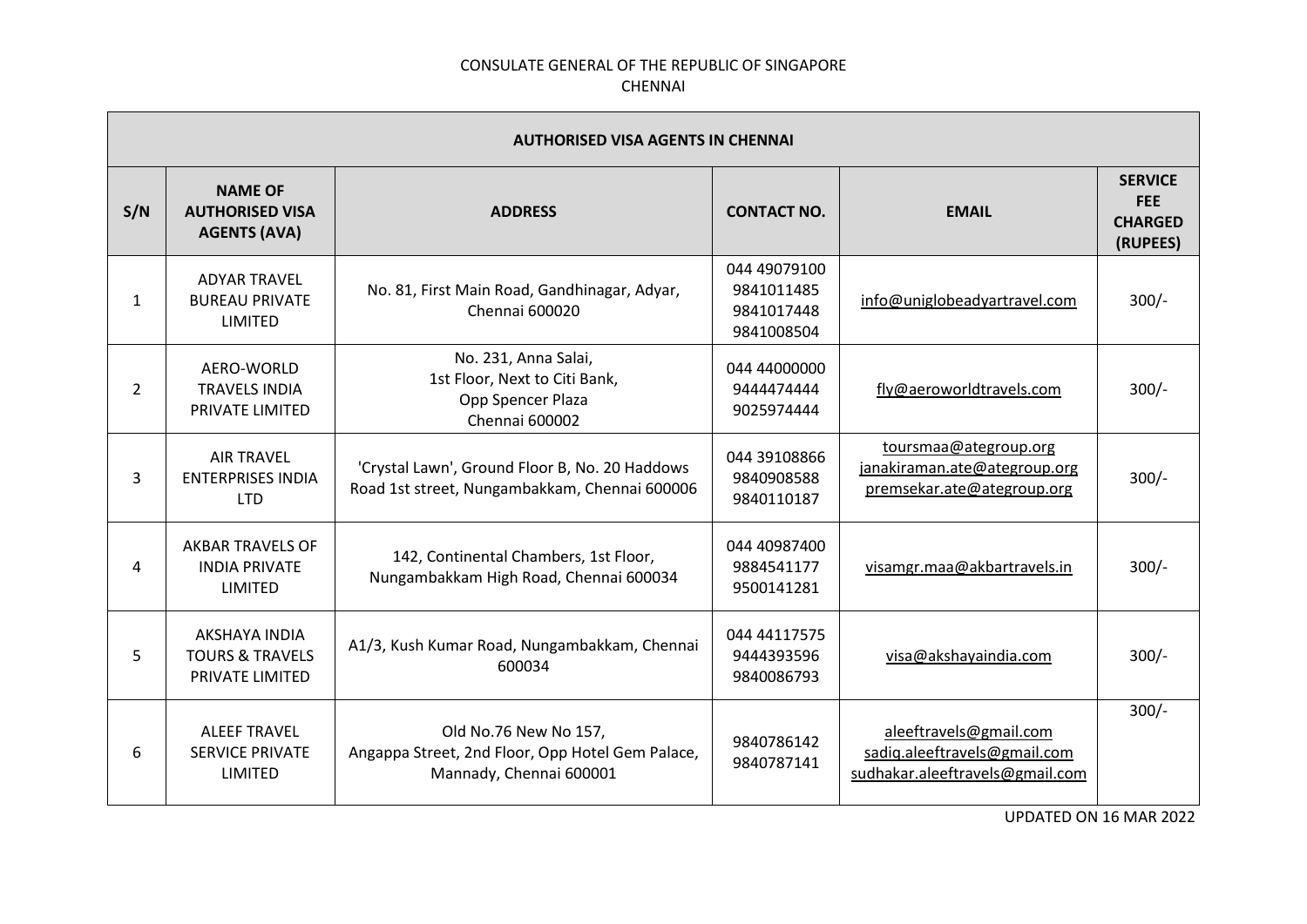| <b>AUTHORISED VISA AGENTS IN CHENNAI</b> |                                                                       |                                                                                                                    |                                            |                             |                                                            |
|------------------------------------------|-----------------------------------------------------------------------|--------------------------------------------------------------------------------------------------------------------|--------------------------------------------|-----------------------------|------------------------------------------------------------|
| S/N                                      | <b>NAME OF</b><br><b>AUTHORISED VISA</b><br><b>AGENTS (AVA)</b>       | <b>ADDRESS</b>                                                                                                     | <b>CONTACT NO.</b>                         | <b>EMAIL</b>                | <b>SERVICE</b><br><b>FEE</b><br><b>CHARGED</b><br>(RUPEES) |
| $\overline{7}$                           | ARUNLEKHA TRAVELS                                                     | 20, Club Road East, Shenoy Nagar, Chennai 600030                                                                   | 9884714462<br>9940017616<br>26643520/21    | arunlekhatravel@hotmail.com | $300/-$                                                    |
| 8                                        | <b>CASIO AIR TRAVELS</b><br>PRIVATE LIMITED                           | No 29, II Floor 343, Triplicane High Road, Chennai<br>600005                                                       | 044 28589393<br>044 28589394<br>9841099104 | casioairtravells@yahoo.com  | $300/-$                                                    |
| 9                                        | <b>DEEPA TRAVELS</b><br>(MADRAS) PRIVATE<br><b>LIMITED</b>            | No 3 Sardar Patel Road, Adyar, Chennai 600020                                                                      | 044 24450086<br>9841739279                 | deepatravels@hotmail.com    | $300/-$                                                    |
| 10                                       | <b>DIANA WORLD</b><br>TRAVEL PVT LTD                                  | 'Ceebros Centre' No 39/45, Montieth Road,<br>Egmore, Chennai 600008                                                | 044 42084020<br>044 28525497<br>9840654254 | travel@diana.in             | $300/-$                                                    |
| 11                                       | <b>EAST COAST TOURS</b>                                               | OEC Complex, New No 231 (Old No 111) 2nd Floor<br>Linghi Chetty Street, Chennai 600001<br>Next to Masjid-E-Maamoor | 8190011000<br>9840995457                   | eastcoasttours1@gmail.com   | $300/-$                                                    |
| 12                                       | <b>EMBASSY TRAVEL &amp;</b><br><b>TOURS PRIVATE</b><br><b>LIMITED</b> | No.23, Thanikachalam Road, T Nagar, Chennai<br>600017                                                              | 9840073366<br>9941136329                   | info@embassy-travels.com    | $300/-$                                                    |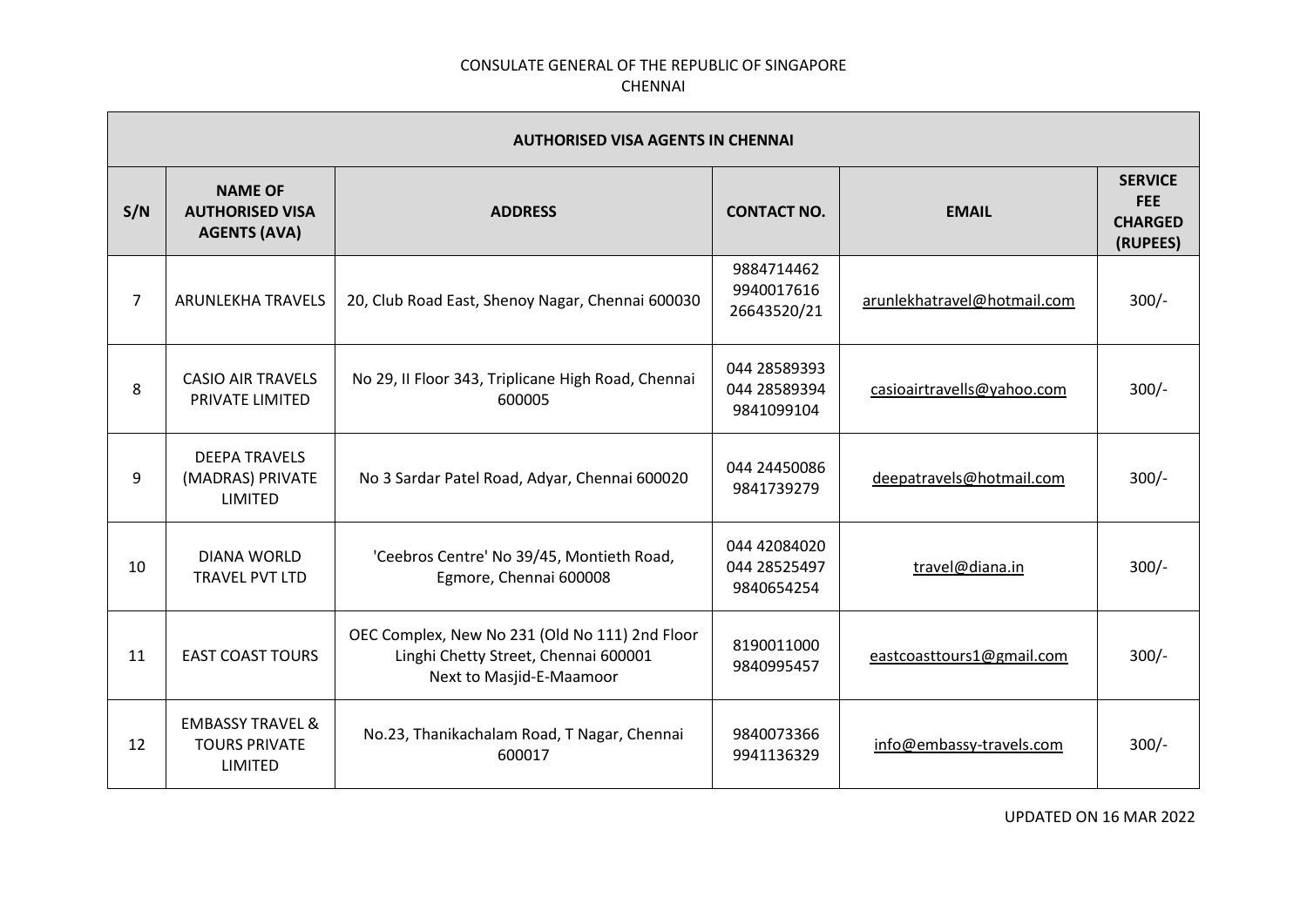| <b>AUTHORISED VISA AGENTS IN CHENNAI</b> |                                                                  |                                                                                                                            |                                                            |                                                                             |                                                            |
|------------------------------------------|------------------------------------------------------------------|----------------------------------------------------------------------------------------------------------------------------|------------------------------------------------------------|-----------------------------------------------------------------------------|------------------------------------------------------------|
| S/N                                      | <b>NAME OF</b><br><b>AUTHORISED VISA</b><br><b>AGENTS (AVA)</b>  | <b>ADDRESS</b>                                                                                                             | <b>CONTACT NO.</b>                                         | <b>EMAIL</b>                                                                | <b>SERVICE</b><br><b>FEE</b><br><b>CHARGED</b><br>(RUPEES) |
| 13                                       | <b>FCM TRAVEL</b><br><b>SOLUTIONS (INDIA)</b><br>PRIVATE LIMITED | 4 <sup>th</sup> Floor Kochar Globe, South Phase<br>Ambedkar Nagar,<br>SIDCO Industrial Estate, Guindy,<br>Chennai - 600032 | 044 69001500<br>9840957559<br>9840957535                   | manigandan.jayachandran@in.fc<br>m.travel<br>gopaala.krishnan@in.fcm.travel | $300/-$                                                    |
| 14                                       | <b>FOURWAYS TRAVEL</b><br><b>&amp; TOURS PRIVATE</b><br>LIMITED  | Sakthi Towers, Old No.766, New No.178, 3rd Floor,<br>2nd Phase, Anna Salai, Chennai 600002                                 | 9941013610<br>9841076343                                   | chennaifourways@gmail.com                                                   | $300/-$                                                    |
| 15                                       | <b>FRIENDS AGENCY</b>                                            | Hotel Singapore Complex, No 20, Kennet Lane,<br>Egmore, Chennai 600008                                                     | 044 42690715<br>9884079760<br>9884079750                   | friends agency@yahoo.com                                                    | $300/-$                                                    |
| 16                                       | <b>GREAT WINGS</b><br><b>TRAVELS PRIVATE</b><br>LIMITED          | Hotel Ambassador Pallava, Shop No. 1,<br>No. 30 Montieth Road, Egmore, Chennai 600008                                      | 044 42147786<br>9443314478<br>9080500124<br>9443305678     | greatwings maa@yahoo.com                                                    | $300/-$                                                    |
| 17                                       | <b>IND TRUST TRAVELS</b><br>& CARGO<br>P LTD                     | Balaji Towers No 9/10, Thiru Vi Ka Road, 2 <sup>nd</sup> floor<br>(Opp. Sathyam theatre), Royapettah, Chennai<br>600014    | 9884196661<br>044 28550258<br>044 28551281<br>044 28418073 | indtrusttravels@gmail.com                                                   | $300/-$                                                    |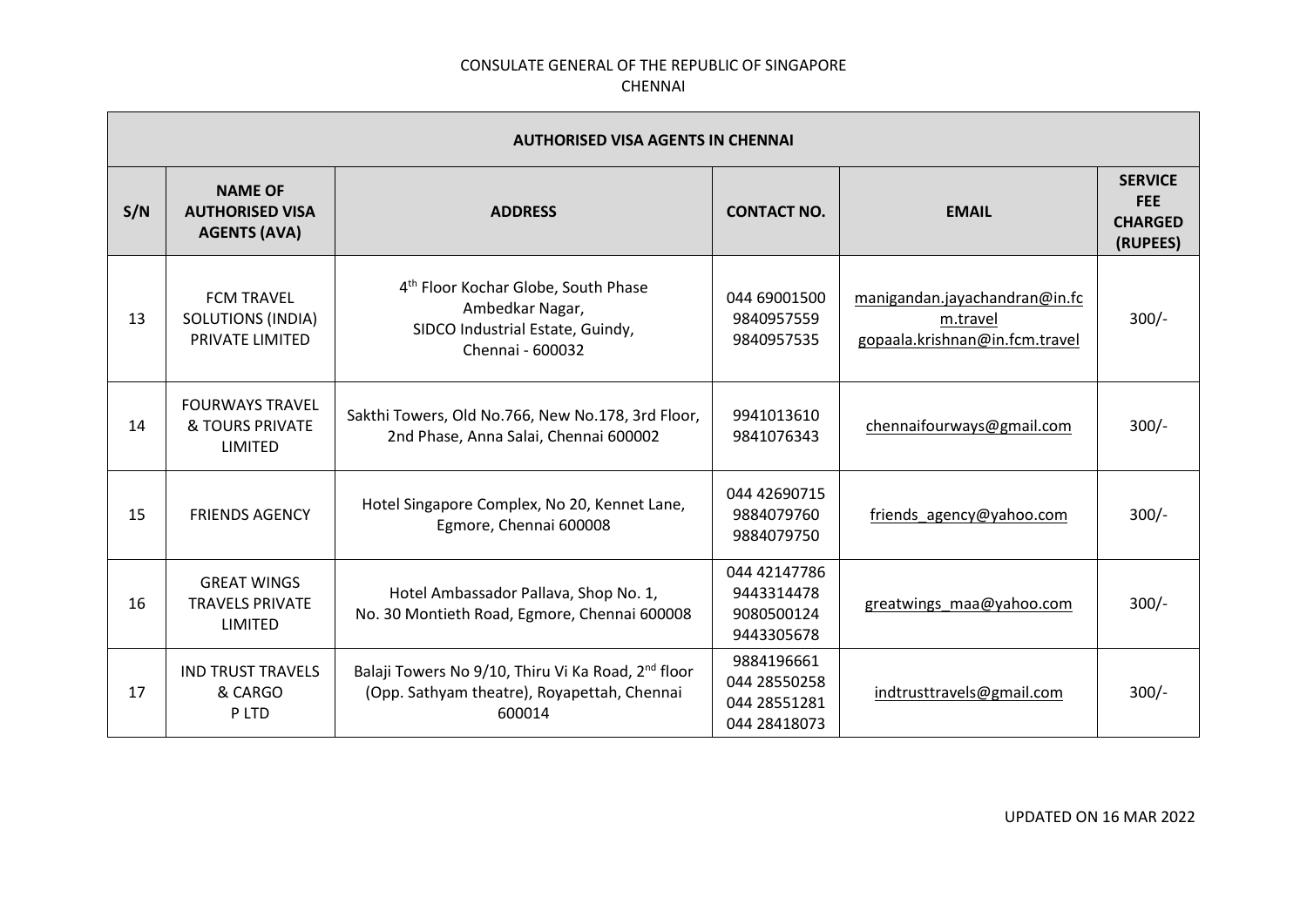| <b>AUTHORISED VISA AGENTS IN CHENNAI</b> |                                                                              |                                                                              |                                                                        |                                                     |                                                            |
|------------------------------------------|------------------------------------------------------------------------------|------------------------------------------------------------------------------|------------------------------------------------------------------------|-----------------------------------------------------|------------------------------------------------------------|
| S/N                                      | <b>NAME OF</b><br><b>AUTHORISED VISA</b><br><b>AGENTS (AVA)</b>              | <b>ADDRESS</b>                                                               | <b>CONTACT NO.</b>                                                     | <b>EMAIL</b>                                        | <b>SERVICE</b><br><b>FEE</b><br><b>CHARGED</b><br>(RUPEES) |
| 18                                       | <b>INTERNATIONAL</b><br><b>TRAVEL HOUSE</b><br><b>LIMITED</b>                | Tarapore Towers, 826, Anna Salai, Chennai 600002                             | 044 43970160                                                           | visamaa@ith.co.in                                   | $300/-$                                                    |
| 19                                       | <b>KERALA TRAVELS</b><br><b>INTER SERVE LIMITED</b>                          | 55, Montieth Road, 1st Floor, C3, Embassy Towers,<br>Egmore, Chennai 600008  | 9841059000<br>9841043263<br>044 28411208<br>044 28410523               | raju@ktinterserve.com<br>chennai@ktinterserve.com   | $300/-$                                                    |
| 20                                       | <b>LAKSHMI TRAVEL</b><br><b>AGENCY</b><br>(TRICHY) PRIVATE<br><b>LIMITED</b> | No 42/4, Sindur Plaza, 1st<br>Floor Montieth Road, Egmore,<br>Chennai 600008 | 044 28554694<br>044 28583728<br>9655996647<br>9176121939<br>9884456155 | try Ita@yahoo.com                                   | $300/-$                                                    |
| 21                                       | <b>MAANAS SAROVER</b><br><b>TOURS AND TRAVELS</b><br>PRIVATE LIMITED         | New No 72, 2 <sup>nd</sup> Floor, Halls Road, Egmore, Chennai<br>600008      | 9677009680<br>9677009673<br>044<br>2379671/72/73                       | maanassarover@hotmail.com                           | $300/-$                                                    |
| 22                                       | <b>MADURA TRAVEL</b><br><b>SERVICE PRIVATE</b><br>LIMITED                    | New No 25/3<br>Gandhi Irwin Road, Egmore, Chennai 600008                     | 9841078675<br>9092949494                                               | india@maduratravel.com<br>sriharan@maduratravel.com | $300/-$                                                    |
| 23                                       | <b>MAGELLAN TRAVEL</b><br><b>SERVICES PRIVATE</b><br><b>LIMITED</b>          | G.C, 'Asirwad', 3 McNichols Road<br>Chetpet, Chennai 600031                  | 044-28363747<br>9840353016                                             | info@magellan.net.in                                | $300/-$                                                    |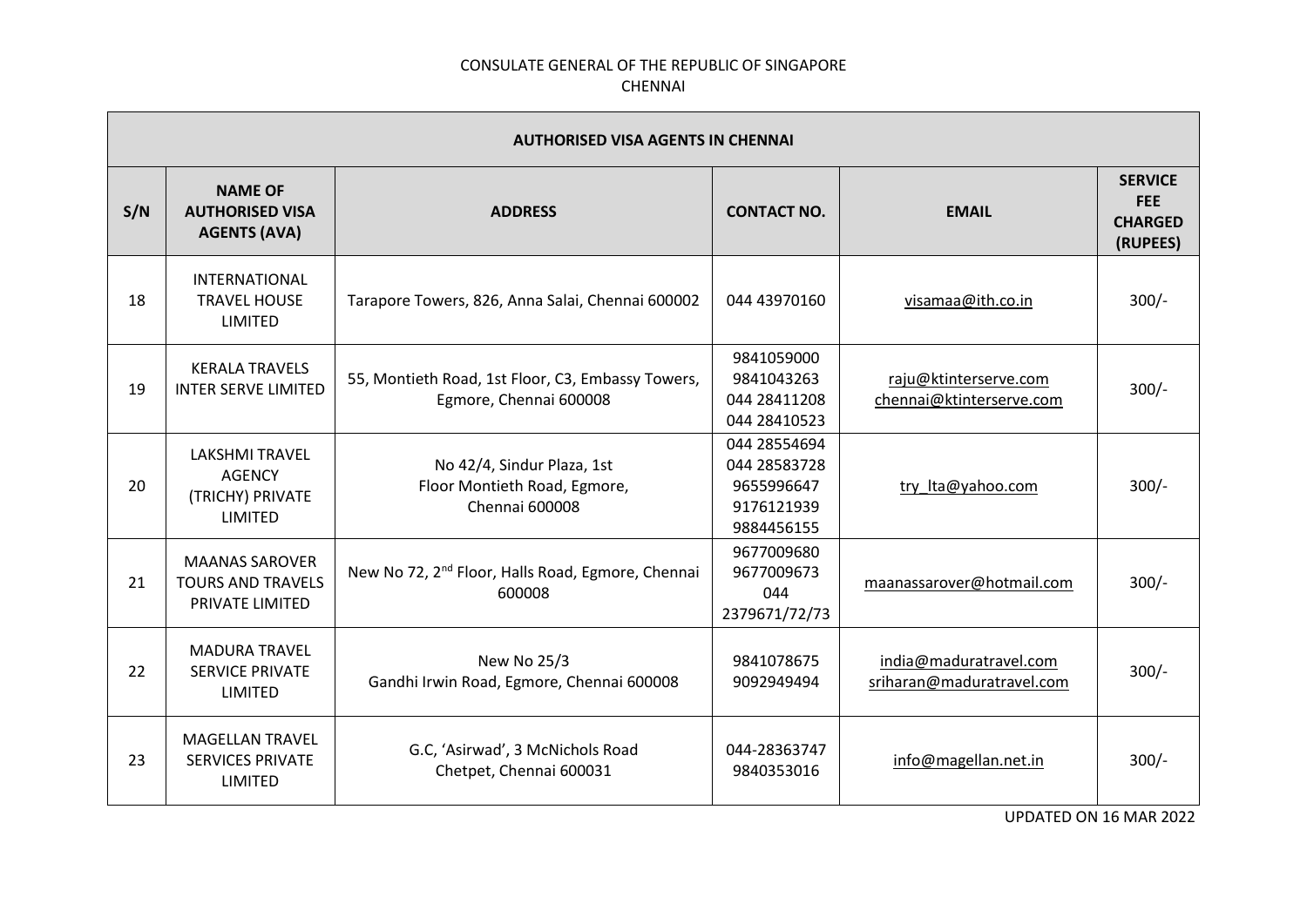| <b>AUTHORISED VISA AGENTS IN CHENNAI</b> |                                                                            |                                                                                                  |                                                        |                         |                                                            |
|------------------------------------------|----------------------------------------------------------------------------|--------------------------------------------------------------------------------------------------|--------------------------------------------------------|-------------------------|------------------------------------------------------------|
| S/N                                      | <b>NAME OF</b><br><b>AUTHORISED VISA</b><br><b>AGENTS (AVA)</b>            | <b>ADDRESS</b>                                                                                   | <b>CONTACT NO.</b>                                     | <b>EMAIL</b>            | <b>SERVICE</b><br><b>FEE</b><br><b>CHARGED</b><br>(RUPEES) |
| 24                                       | <b>NEW SUN</b><br>INTERNATIONAL<br><b>TRAVEL AGENCY</b>                    | 17, Shop no 13 & 14 Stonedge Towers, 1st Avenue,<br>Ground Floor,<br>Ashok Nagar, Chennai 600083 | 9677009680<br>9677009673<br>044<br>2379671/72/73       | nsivisa@yahoo.com       | $300/-$                                                    |
| 25                                       | <b>ORVILLETRAVELS</b>                                                      | 10, Taas Mahal Montieth Road<br>Egmore, Chennai 600008                                           | 9841188411<br>044 28587001                             | orvilletravel@yahoo.com | $300/-$                                                    |
| 26                                       | <b>PEGASUS TRAVELS &amp;</b><br><b>TOURS PRIVATE</b><br><b>LIMITED</b>     | Elcanso Building, 1st Floor, 10<br>Casa Major Road, Egmore,<br>Chennai 600008                    | 9841018235<br>9840029881                               | pegvisa@gmail.com       | $300/-$                                                    |
| 27                                       | <b>PREVEEN AIR</b><br><b>TRAVELS PRIVATE</b><br>LIMITED                    | Preveen Towers,<br>First Floor, No.42/39, P. P. Street, Anna Salai,<br>Chennai - 600086          | 044 24322472<br>/73/74/75<br>9940144208<br>86810 77766 | preveenair@gmail.com    | $300/-$                                                    |
| 28                                       | <b>RIYA TRAVEL &amp;</b><br><b>TOURS (INDIA)</b><br><b>PRIVATE LIMITED</b> | T9, 3 <sup>rd</sup> Floor, Alsa Mall, Montieth Road,<br>Egmore, Chennai 600008                   | 044 40850000<br>9940638806<br>9940698844<br>9500057005 | info.maa@riya.travel    | $300/-$                                                    |
| 29                                       | <b>SAFIYA TRAVEL</b><br><b>SERVICES</b>                                    | C M Plaza, Old No. 34, Harris Road<br>Pudupet Chennai 600002                                     | 9840045666<br>9444013207                               | niztravel@gmail.com     | $300/-$                                                    |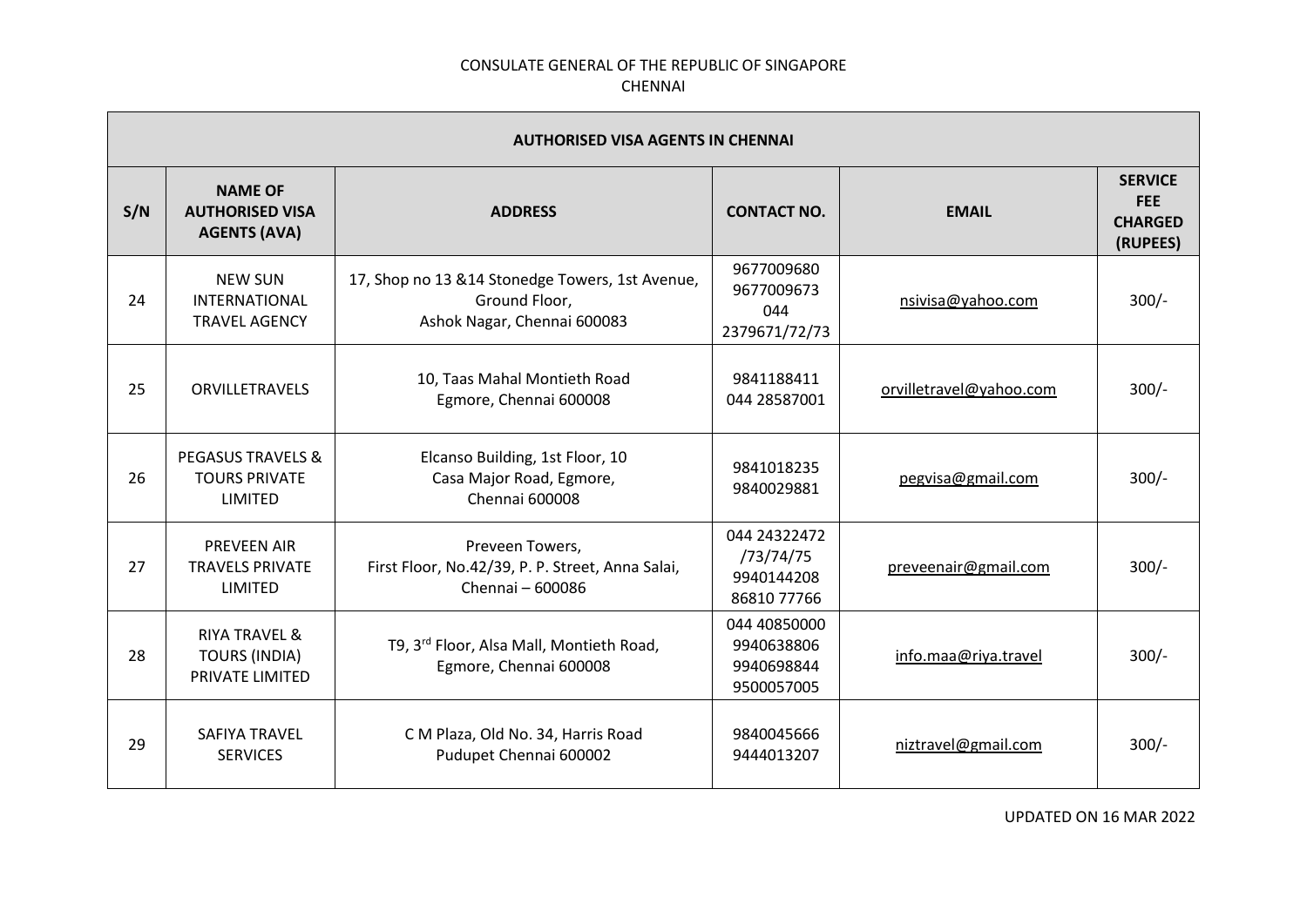| <b>AUTHORISED VISA AGENTS IN CHENNAI</b> |                                                                  |                                                                                  |                                              |                                                       |                                                            |
|------------------------------------------|------------------------------------------------------------------|----------------------------------------------------------------------------------|----------------------------------------------|-------------------------------------------------------|------------------------------------------------------------|
| S/N                                      | <b>NAME OF</b><br><b>AUTHORISED VISA</b><br><b>AGENTS (AVA)</b>  | <b>ADDRESS</b>                                                                   | <b>CONTACT NO.</b>                           | <b>EMAIL</b>                                          | <b>SERVICE</b><br><b>FEE</b><br><b>CHARGED</b><br>(RUPEES) |
| 30                                       | <b>SILVER SKIES</b><br>INTERNATIONAL                             | 15 Deshbandu Plaza, 47 Whites Road, Royapettah,<br>Chennai 600014                | 9840960702<br>9840960708                     | silskies@hotmail.com<br>silverskies intl@hotmail.com  | $300/-$                                                    |
| 31                                       | <b>SKYLINK AIR TRAVELS</b><br>PRIVATE LIMITED                    | No. 19 Dera Venkatasamy Street Chepauk,<br>Triplicane,<br><b>Chennai 600005</b>  | 044 42108699<br>044 28518341<br>044 43033368 | skylink1987@gmail.com                                 | $300/-$                                                    |
| 32                                       | <b>STAR ASIA TOURS &amp;</b><br><b>TRAVELS</b>                   | No 17/1, P V Rajamannar Salai, Vijayaragavapuram,<br>Saligramam, Chennai 600093. | 044 45588987<br>9884153358<br>9884462786     | starasiatours@yahoo.co.in                             | $300/-$                                                    |
| 33                                       | <b>TC VISA SERVICES</b><br>(INDIA) LIMITED                       | No.43/19, South Boag Road, Chevalier Shivaji<br>Ganesan Road, Chennai 600017     | 044<br>40825200/26/2<br>7/28<br>9840025038   | visa@tcvsil.com                                       | $300/-$                                                    |
| 34                                       | <b>TRAVEL AIR</b><br>(MADRAS) PRIVATE<br>LIMITED                 | 16, Aarti Chambers, 189, Mount Road,<br>Chennai 600006                           | 044 28521623<br>9841580853                   | visa@travelairmadras.com                              | $300/-$                                                    |
| 35                                       | <b>TRAVEL EXCHANGE</b><br><b>INDIA PRIVATE</b><br><b>LIMITED</b> | 29, C P Ramasamy Road,<br>Alwarpet, Chennai 600 018.                             | 044 24985533<br>9841400144                   | lathanath11@gmail.com<br>info@travelexchangeindia.com | $300/-$                                                    |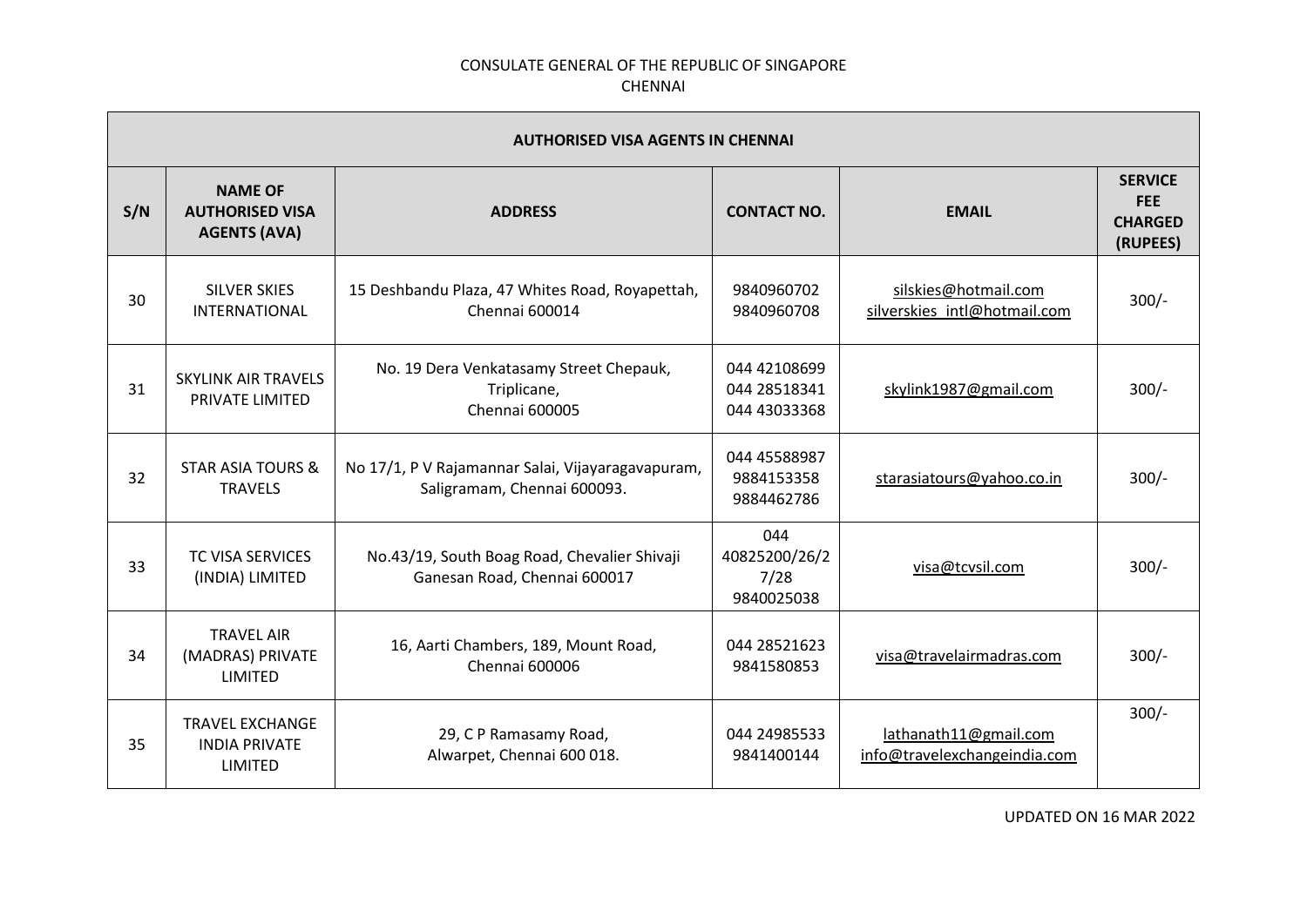| <b>AUTHORISED VISA AGENTS IN CHENNAI</b> |                                                                 |                                                                                                                    |                                                            |                                                              |                                                            |
|------------------------------------------|-----------------------------------------------------------------|--------------------------------------------------------------------------------------------------------------------|------------------------------------------------------------|--------------------------------------------------------------|------------------------------------------------------------|
| S/N                                      | <b>NAME OF</b><br><b>AUTHORISED VISA</b><br><b>AGENTS (AVA)</b> | <b>ADDRESS</b>                                                                                                     | <b>CONTACT NO.</b>                                         | <b>EMAIL</b>                                                 | <b>SERVICE</b><br><b>FEE</b><br><b>CHARGED</b><br>(RUPEES) |
| 36                                       | <b>TRAVEL KNIGHTS</b><br>PRIVATE LIMITED                        | 571/1 'C' Block (Inside Planet Grand<br>Hotel Campus) D.M.S Mount road,<br>Teynampet, Chennai 600018               | 044 24321493<br>9841056610                                 | travelknights1359@gmail.com                                  | $300/-$                                                    |
| 37                                       | <b>TRAVEL VISA XPERTS</b>                                       | No. 245, Fountain Plaza 2 <sup>nd</sup> Floor<br>Pantheon Road, Egmore<br>Chennai 600008                           | 044 48633934<br>9940052086<br>9880198011                   | ashok87 shetty@rediffmail.com<br>karthik@travelvisaxperts.in | $300/-$                                                    |
| 38                                       | <b>TT ENTERPRISES</b><br>PRIVATE LIMITED                        | 1A, First Floor, Vadhiraja Centre, 351 Avvai<br>Shanmugam Road, Gopalapuram (opp. Geetha<br>Bhavan) Chennai 600086 | 044 42027226<br>044 43512623<br>044 43512166<br>9841038579 | vfwchennai@ttsvisas.com<br>consultant_chitras@ttsvisas.com   | $300/-$                                                    |
| 39                                       | <b>UDAYAM AIR</b><br><b>TRAVELS</b>                             | 570, Mount Road, (opp. DMS Building) Teynampet,<br>Chennai 600018                                                  | 04442170303<br>9894999242                                  | uatmaa@yahoo.com                                             | $300/-$                                                    |
| 40                                       | <b>UNITED VISA</b><br><b>SERVICES PRIVATE</b><br>LIMITED        | Red Cross Building, 1st Floor<br>32/50 Red Cross Road (Montieth Road), Egmore,<br>Chennai 600008                   | 9841062657<br>9841772657                                   | unitedvisa@uvs.co.in                                         | $300/-$                                                    |